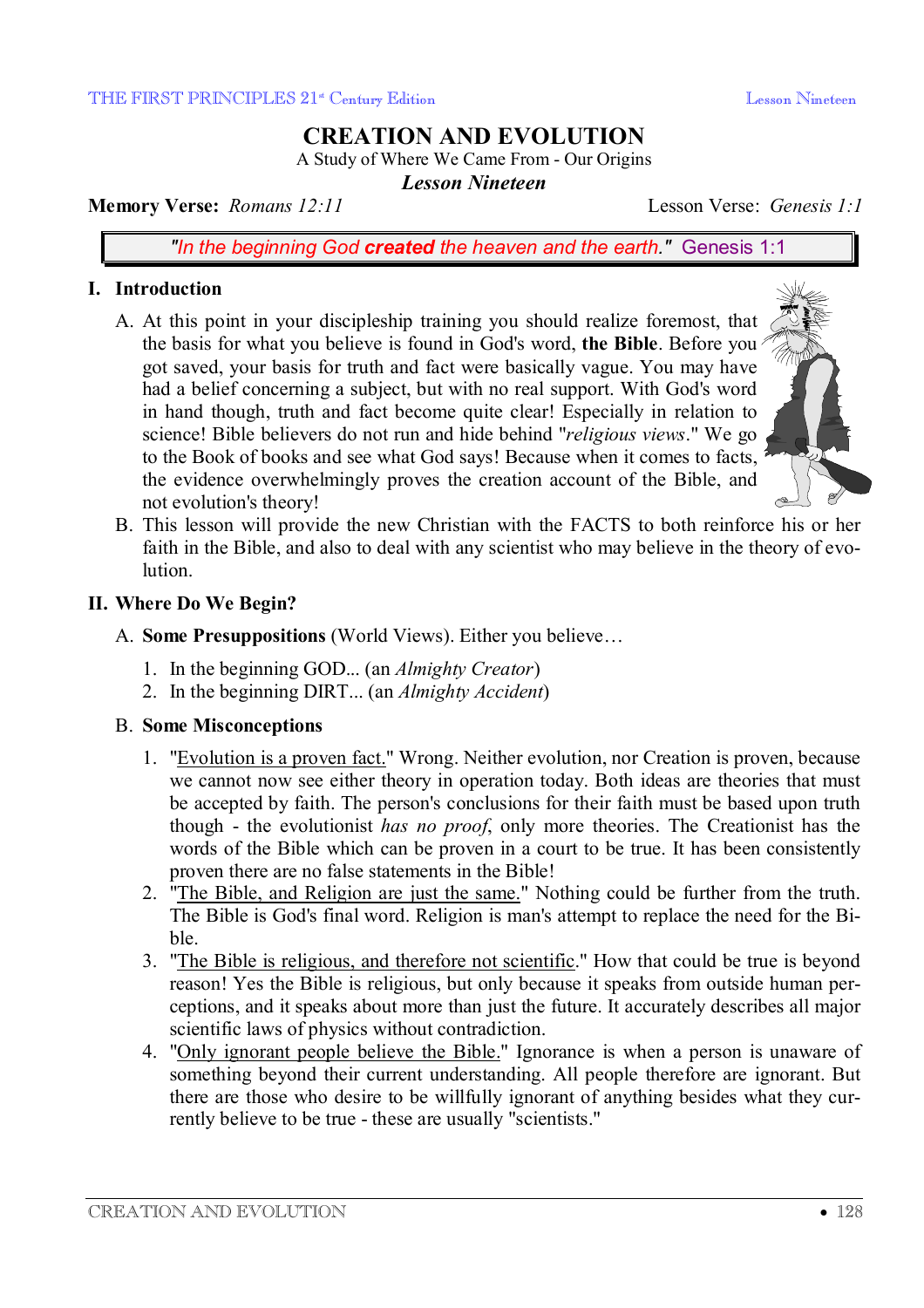## C. **Some Definitions**

#### 1. **What Science is**

- a. Science is a body of knowledge that can be demonstrated and observed as fact. If something cannot be proven with observable evidence, then it is only **a theory**, and not *science*. Scientific facts are called **laws**. For anything to become scientific law, it must stand up to two processes: **observability** (it can be seen) and **repeatability** (it can be repeated). Anything that cannot be repeated, or observed now, is only a THEORY - it can never be fact.
- b. A **Scientific Law** is a verifiable fact that has been observed, and repeated, and therefore **proven** to be true. Science is supposed to be based on Laws, not theories. Up until 1880, science was ONLY interested in developing LAWS based upon FACTS. But now science has to be popular, and has been swayed towards focusing on generating theories, while ignoring established facts.
- 2. **What Evolution is.** Evolution is a *theory* of the origin of all things based upon **a process of continuous "innovative" change**. It states the universe is continually *improving* itself through this "process." It may take *billions of years*, but it is supposedly gradually improving! This usually means without allowing for an outside Creator's help. It represents the acceptance of *anything* that can explain the existence of this universe, as long as it does not allow for the existence of God.
- 3. **What Creationism is:** Creationism begins with the theory that an intelligent Designer ("God") created a perfect creation, and that that creation is currently falling apart (not improving). Creationism states that creation was a one time event, and is not now occurring. Biblical creationism takes the Bible literally when it says God created everything in six 24 hour days.

Neither EVOLUTION, or CREATION is an established FACT - neither can be observed, nor repeated - they are BOTH theories. The question is, which theory makes more sense?



## **III. Where Did The Universe Come From?**

Let's face it; the universe is here. The basic problem is *how did it get here?* In order to be scientific, we will have to go by what we can observe and by what we can demonstrate. Let's look at the only four possible explanations of how this earth got here.

- A. **The universe has always been here.** This theory states that matter is *eternal*, and therefore has just always been here.
- B. **The universe has not always been here.** There was a time, when "naturally," *nothing* produced *something*! This explanation describes matter coming into existence from nothing (by chance), and then *life* coming into existence from *dead* matter (all by *accident*).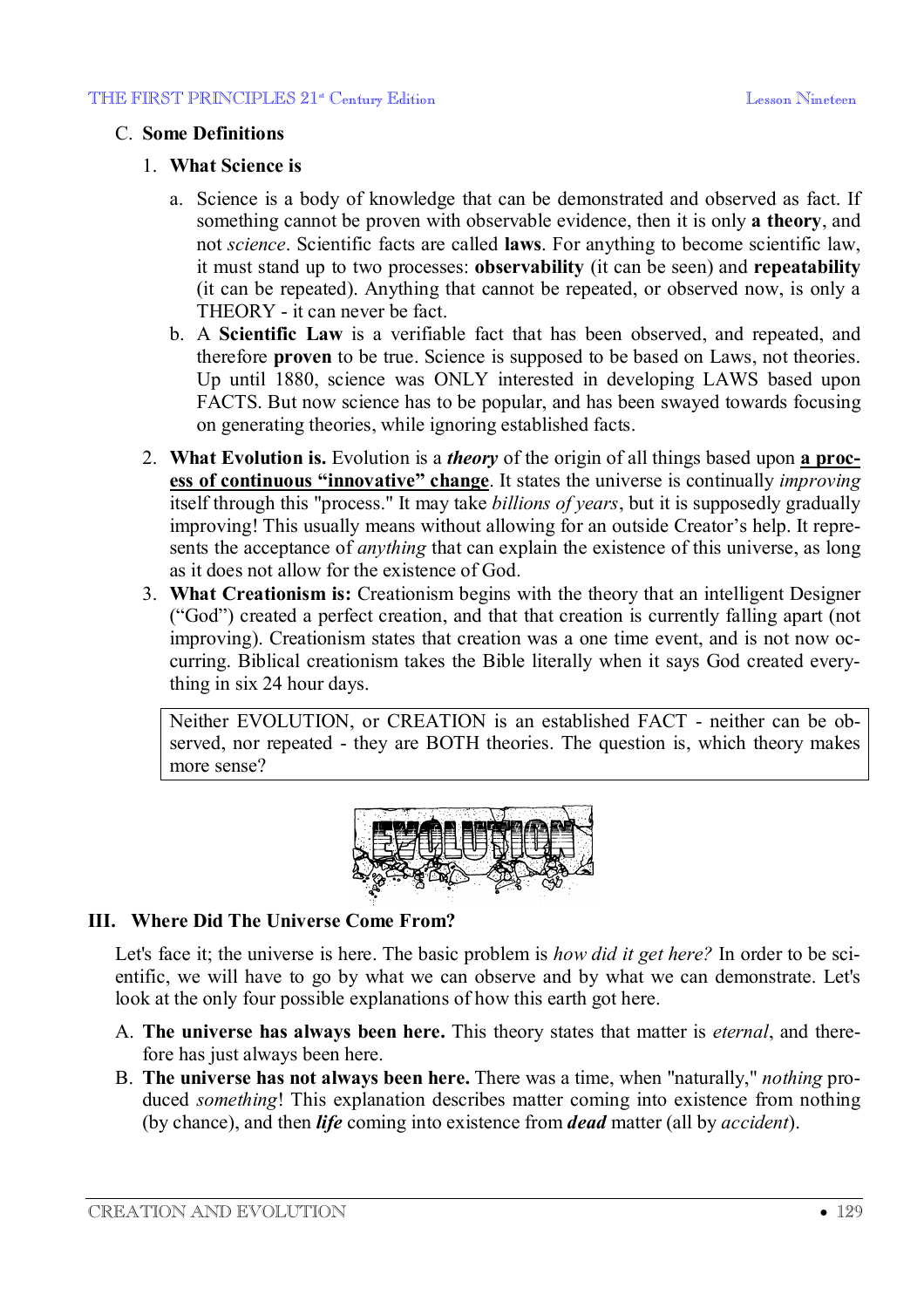#### THE FIRST PRINCIPLES 21<sup>st</sup> Century Edition Lesson Nineteen

- C. **The universe is not really here, but just an illusion.** You just *think* that it is here! This theory pleases Buddhists (who believe life is only an illusion that needs to be "resolved") and produces more drug addicts.
- D. **The universe started suddenly, when a Creator made it.** This is what Jesus Christ believed (Mark 13:19), King David (Ps 8:3; 19:1), the apostle John (John 1:1-3), and Paul (Col 1:15-17), to name a few!

There can only be **four** possible explanations for the existence of this universe. Can you come up with any other explanation that is not covered by one of the above four? The first two explanations are the basis for ALL evolution theories. Of the four, which is most scientific (observable) and logical? To settle this, let's look at the proven laws of science, and allow them to determine the answer.

## **IV.Evolution - A Science Contrary To Evidence (1 Tim 6:20)**

## A. **Some Scientific Laws** *Against* **ANY Form of Evolution.**



- 1. *The Laws of Thermodynamics (Heat Energy)*.
	- a. *The first law* says energy and matter can be transformed (changed) and altered, but cannot now be created or destroyed. This Law does away with **Theory B**. A universe that accidentally "big banged" *out of nothing* is unscientific since matter can't naturally be created (see Nehemiah 9:6). Evolution requires you to believe everything "accidentally" came from nothing!



- b. *The second law* states that energy in a closed system<sup>1</sup> will run out. This is called **ENTROPY**. All forms of energy run down like a watch. For example: things do not grow toward order and cleanliness by accident (ask any housewife with kids). Nothing is in the process of "evolving" (getting better, and more advanced, and more powerful), but rather EVERYTHING which can be seen demonstrates *dissipation*, *disintegration*, *decay* and *degeneration*. Nothing is "improved" unless it is worked on by an outside force! This Law is stated in Isaiah 51:6, and does away with **Theory A** since if the universe had always been here, it would have "burned-out" long ago! Even though matter and energy cannot disappear, energy is always slowing down - *never increasing (and never being replaced)!* An example is the burning of a fire log. The log burns, and produces heat energy. That energy is then gone from the log, and cannot be produced from the same log anymore.
- 2. *The Law of Cause and Effect***.** To every action, there is an opposite and equal reaction. For every effect that we see in the universe, there had to be an original *cause*. Evolution requires that all of ORDER came from CHAOS being "helped along" - again "accidentally."
- 3. *The Law of Biogenetics* demonstrates that life ONLY comes from life! Every living organism comes only from living organisms (John 1:1-4)! Never has life "spontaneously" come from a dead thing.
- 4. *Mendel's Laws***.** Gregor Mendel (1822-1914) proved *scientifically*:
	- a. Only *genetic* characteristics are inherited (things that are already coded in the DNA molecules of a gene) - only things that the parent already had "in" themselves, are

 $\overline{a}$ 

 ${}^{1}_{1}$ By "closed system," it is meant that if no energy is available to improve the state of a object from an outside force, then it is a closed system. All evolutionists believe in a "closed system" of science, or else they would have to accept the fact that God exists and has affected this universe!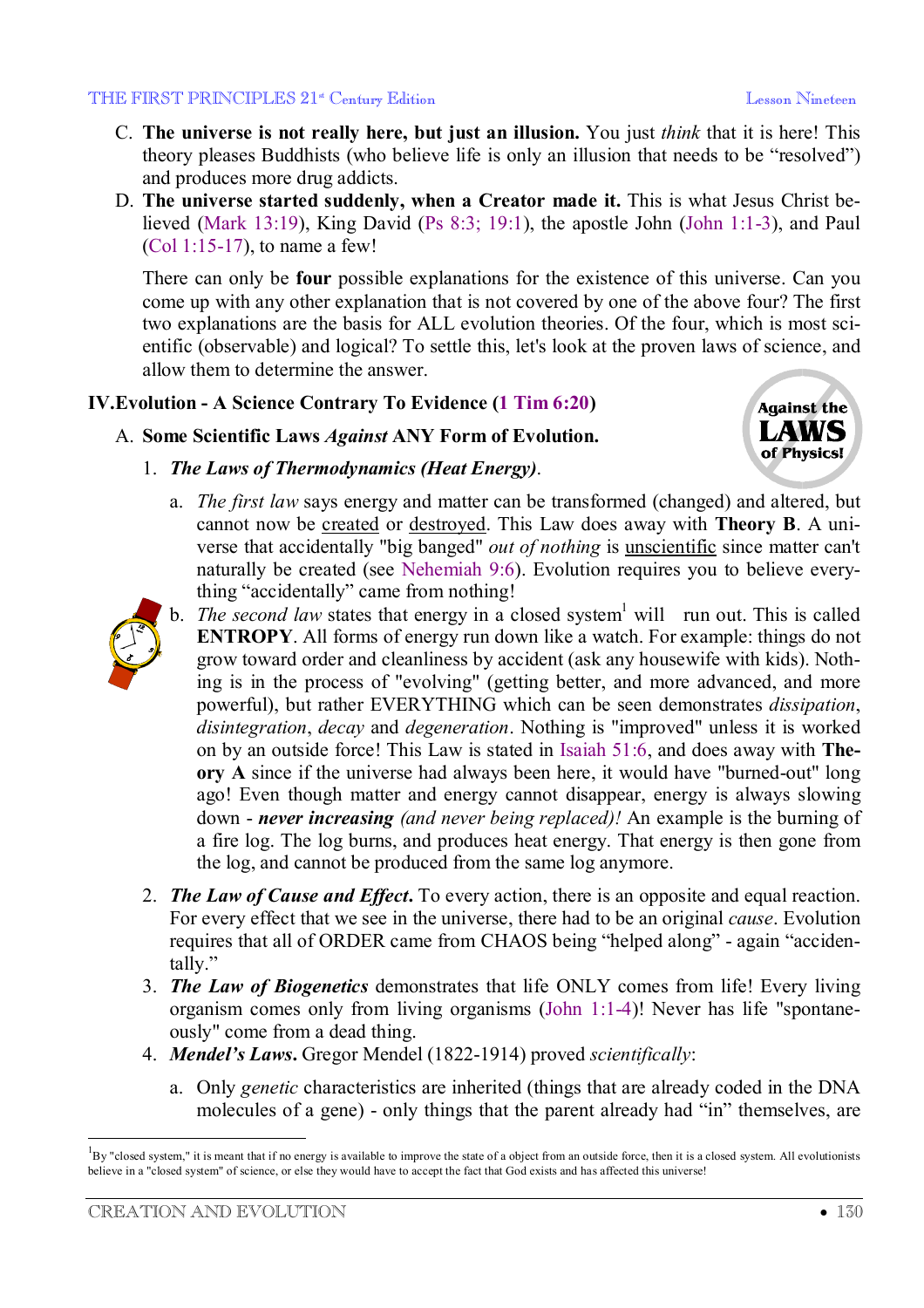passed on to the next generation. Nothing *new* can be passed on except for mutations which are 99.9% disastrous to the next generation.

- b. Variations are built-into the DNA code of an organism this allows for variations in a specific kind of animal - i.e., a dog's genes have many variations already built-in (doberman, terrier, greyhound), just as a cat's genes have many variations, etc.
- c. Variations outside of the limits of the genetic code **do not occur**. The variations do not include the ability for offspring to turn into anything BUT what the parent was i.e., a cat ALWAYS produces a cat! Never a *cat-dog*, or a butterfly, or a frog, etc.
- d. No "new" characteristics appear in ANY species (it would be like trying to play keys on a piano that aren't there) except by *mutation* - which ALWAYS means a degradation of the offspring's quality of life which is opposite of the evolutionary theory.



e. All mutations are proven to be destructive to the offspring, because they are "degenerative" and not evolutionary - the next generation ALWAYS becomes sterile.

## B. **Some Scientific Laws** *Proving* **Evolution… NONE!**

- 1. Evolution requires that there would exist some natural force that is "guiding" everything toward higher and higher levels of complexity.
- 2. This "Law" would be called, a law of "increasing organization."
- 3. This "law" does NOT exist anywhere!!!



C. **Order Out of Chaos?** Could you believe that a delicate and beautiful Swiss watch could come from an explosion in a steel mill, or that a dictionary could come from an explosion in a print shop? Then how could a rational person believe that all the beauties and perfection of nature result from an explosion of hot gasses back at the "*big bang?*" Only if you are told again and again that it MUST have happened!



D. **Find the Fossil Evidence.** The theory of evolution contends that life appeared "spontane-



ously" on the earth, and that over millions of years, life forms changed and became more complex. Man is assumed to be the product of this process. Fossils, the remains of dead plants and animals, have supposedly left a record of the organisms that once populated the earth.

E. Modern research has shown that in recorded history, species are constantly moving toward *extinction*. Every day, more than 50 species become extinct. If evolution were true,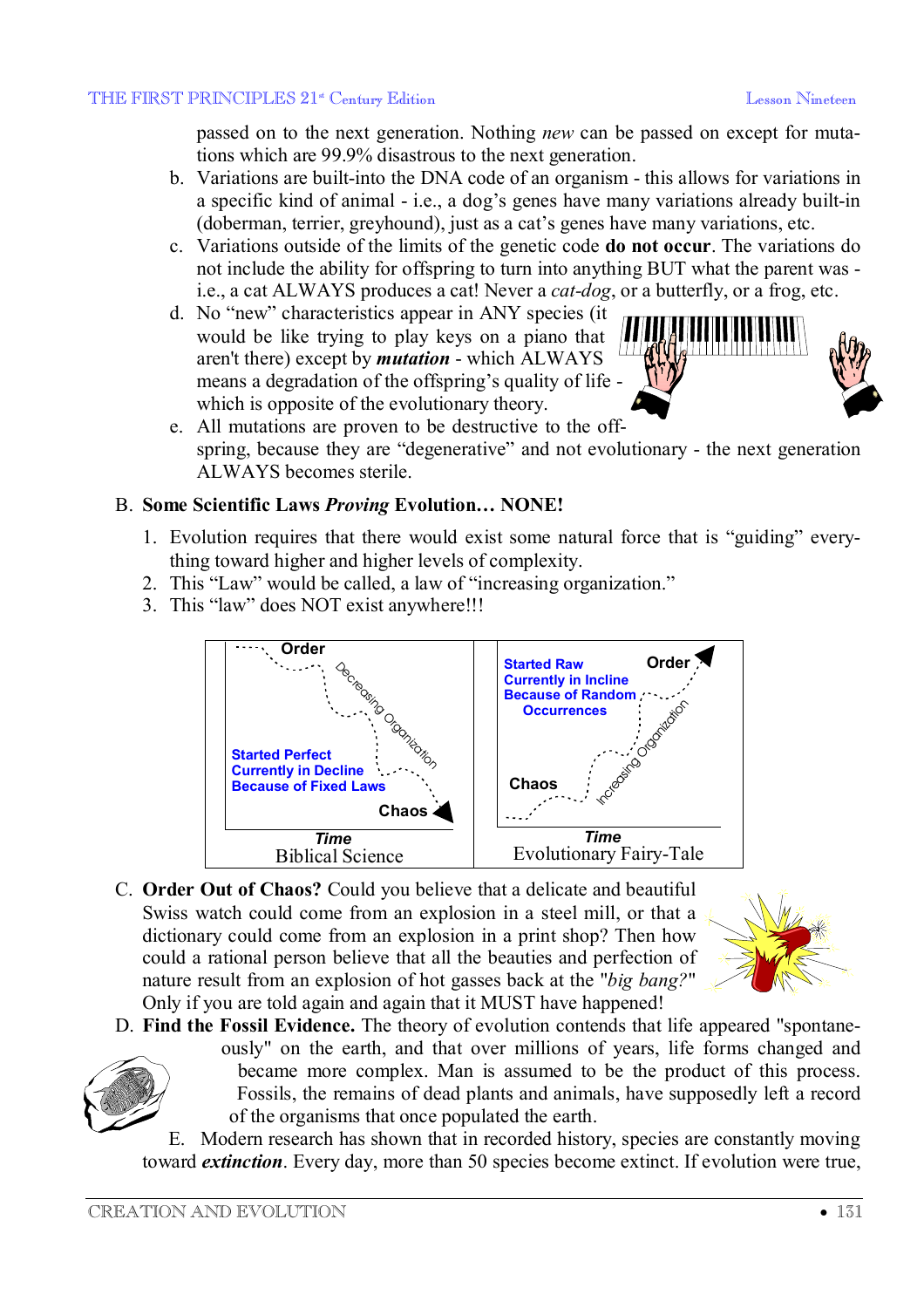one would expect to see the process providing examples of emerging species in their "transitional forms." The question arises, "where are the emerging species and their transitional forms?"<sup>2</sup> The fossil record shows no transitional forms - only fully developed creatures, in all strata!

- F. **Life is NOT Simple!** No matter where you look, there is infinite complexity to this universe. Evolutionists hope that the universe is very simple, and "just grows upon simple building blocks." Those "*simple building blocks*" just do not exist!
- G. **Conclusion**

We then are left with **Theories C** and **D**. Either you believe Genesis 1:1, or lose your mind! Modern scientists simply ignore these facts, and pretend they don't exist. They reject **Theory D** pretending that since it is *religious* and not "scientific" that it is not true!



# **V. Noah's Flood - The Key to Geology**



2Peter 3:3-8 tells us that people who scoff at the Bible are "willingly" ignorant" of the Creation and the Flood. In order to understand science and the Bible, we must not be ignorant of those two great events in Earth's history.

- A. Over 250 Flood legends from all parts of the world have been found. Most have striking similarities to the Genesis story of a man building a boat to save his family, and the animals.
- B. Noah's ark was only built to float, and safely carry its cargo not to sail.
- C. The ark has been proven to be large enough to hold all the required pairs of animals, people, and food with room to spare (625ft long, 104 wide, 62 high). It wasn't until 1850 that someone built another ship that big!
- D. God told Noah to bring two of each *kind*, not of each species or variety. Noah only had two of the dog kind which might have only included the wolves, coyotes, foxes, etc. The *kind* grouping is probably closer to our modern family division in taxonomy. This would greatly reduce the number of animals on the ark. Animals have obviously diversified into many varieties in the last 4,500 years since the Flood.
- E. Noah did not have to go and get the animals. God brought them to him (Gen. 6:20, "*shall come unto thee*").
- F. The mountains, as we have them today, did not exist until during the Flood when "the mountains arose and the valleys sank down" during the total upheaval of the earth's crust at the time (Ps. 104:5-9, Gen. 8:3-8).
- G. The water in the oceans right now would cover the earth **8,000 feet deep** if the surface of the earth were smooth.
- H. The continents were not fully separated until 100-300 years after the Flood (Gen 10:25). The people and animals that came off the Ark had ample time to migrate anywhere on earth by then.

 $\overline{a}$ 

 $2$ Concerning transitional life forms. These "transitional forms" of creatures in their evolutionary struggle upward would have had a rough time surviving. What about animals with "half wings," that were not quite ready to fly? They would have a tough time digging for grubs or running from an predator in that state!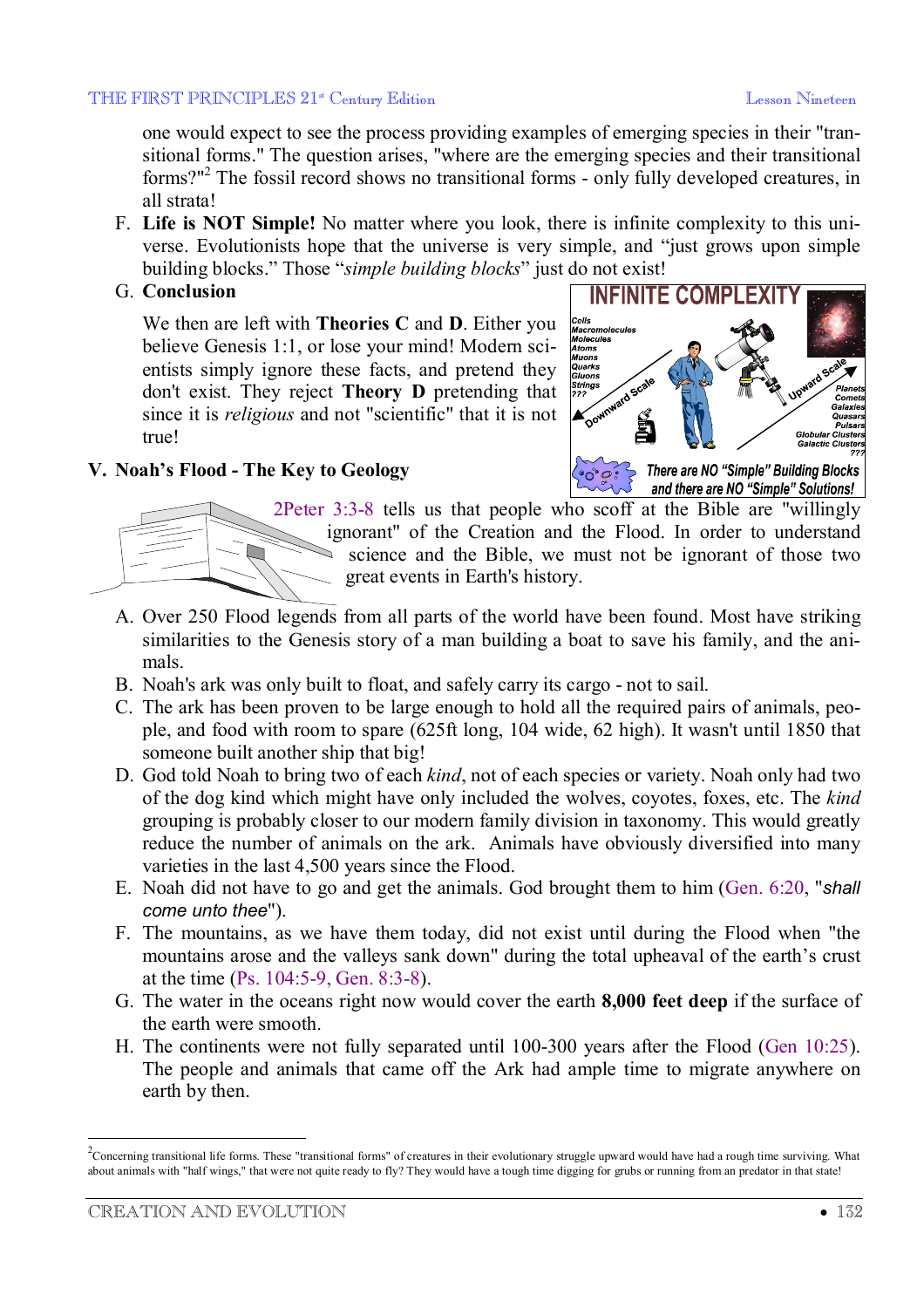- I. The top of Mt. Everest (from 26,000-29,000 feet) is made up of sedimentary rock containing fossils of **seashells** and other ocean-dwelling animals.
- J. Sedimentary rock is found all over the world. Sedimentary rock is laid down only by running water.
- K. Petrified clams in the closed position (found all over the world, including Mt. Everest) testify to their rapid mud-burial while they were still alive.
- L. Bent rock layers, fossil graveyards, and poly-strata fossils are best explained by a cataclysmic Flood.
- M. People choose to not believe the Flood because it was the judgment of God on sin (2 Pet. 3:3-8), which will also occur in the future, but then by fire.

## **VI.Evolutionary Hoaxes, Scams, and Abuses**

## A. **Dating Methods - Billions? Millions? Or Just Thousands of Years Old?**

- 1. *Date the fossils by the "strata" they are found in.* Most scientists believe that layers of the earth's crust (called *strata*) represent different time periods, and were laid down over millions and even billions of years. In the 1800's, each layer was labeled by its depth and rock type. Then, the fossils found within each layer were classified by that layer (i.e., Cambrian, Jurassic, Carboniferous, etc).
- 2. *Date the strata by what fossils are found in it.* As time went on, strata were not found to be uniform in layering, and so the fossil type that was found in each strata was used to label the strata. The problem is this: based upon a preliminary assumption in the 1800's that all the strata in the world were laid down uniformly, all fossils and strata are classified based upon each other's preliminary labeling - i.e., the strata is identified by the fossils it contains, and the fossils are classified by the strata they are found in - circular reasoning! Not science!
- 3. **The "Flood" ruined everything!** A creationist approaches the problem from the vantage of the world-wide flood of Genesis 7 & 8, which sorted the fossils and strata in a *cataclysmic*, not *uniform* fashion. In other words, the flood messed EVERYTHING up!

## B. **So-Called "Missing Links" of Human Ancestry**

1. **Java Man** (*Pithecanthropus*) - In 1890, a skull cap, femur, and two molar teeth were grouped together as belonging to the same person. The skull is that of an ape, but the teeth and the femur bone of an human. What was

not published was that they were found 45 feet apart from each other, along with many other bones of clearly apes, humans, and other animals. It was a grocery store of "parts" to construct any animal you wanted! Java man has since been reclassified as human.

2. **Neanderthal Man** (*Homo sapiens neanderthalensis*) - 1856, in Neanderthal, Germany, a skull cap and limb bones were found. It was grouped with a set of skeletons found all over Europe that had the following characteristics: prominent eyebrow ridges, low forehead, long narrow brain case, protruding upper jaw, a strong lower jaw lacking a chin. The overall skeletons were short, and stooped-over. Anthropologists believed it to be a "missing link" between man and ape because it seemed to have shuffled along when walking. However, 150 years later, it is now admitted that these skeletons were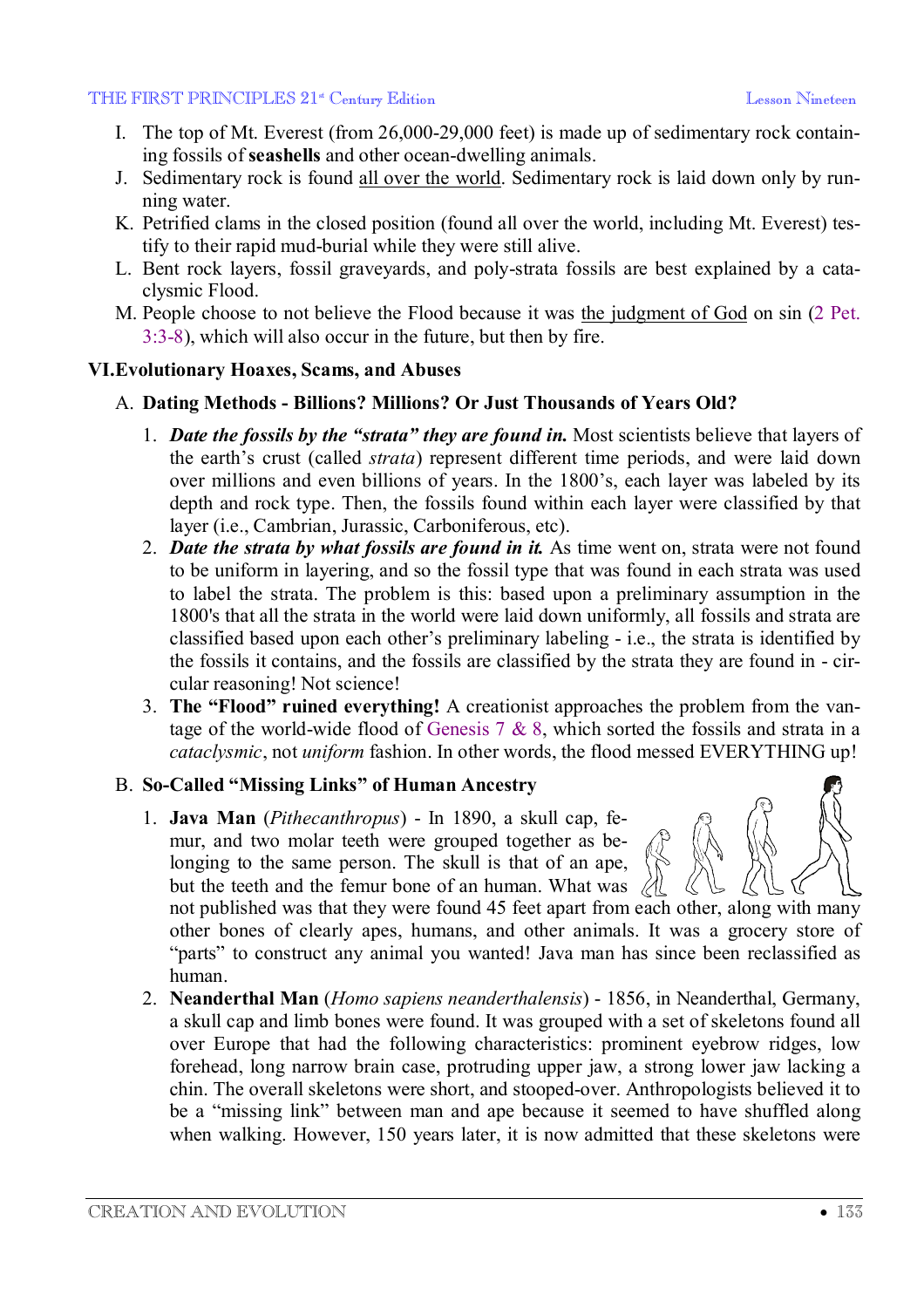of people that suffered from rickets, and syphilis. Neanderthal Man was just a variation of the modern human kind with disease!

- 3. **The Piltdown Man** (*Eoanthropus*). In England, in 1912, a human skull cap and an orangutan's jaw were grouped together, along with a tooth as a hoax to prove another so-called "missing link." It was believed by the scientific world for over 40 years until tested for age, only to find that the tooth had been filed down to look human, and the jaw bone stained to look as old as the skull cap.
- 4. **The Peking Man** all the "evidence" of this ape-man was lost in World War II, and is not available for examination.
- 5. **The Nebraska Man** (*Hesperopithecus*) an entire skeleton of an ape-man was constructed based upon a single tooth of a supposed "missing link." The tooth was discovered to be of a **rare** pig found in Paraguay.
- 6. **Lucy** (*Ramapithecus*) once widely accepted as the direct ancestor of humans, it has now been realised that this skeleton is merely an extinct type of orangutan - not an early human.

## **And they call all this "SCIENCE?"**

# **VII. Biblical Explanations**

## A. **Creation.**

Creation came about exactly as the Bible says it did in Genesis 1:1, where God simply created everything out of nothing. God was the *First Cause* - we are the *Effect*! From that initial creation material, God personally moulded and fashioned the worlds and each creature therein (Gen 2:7,19; Heb 1:1,2). The initial creation was instantaneous, but the resulting "finish work" took six literal days to finish. Why six days? Not because God had a speed limitation, but rather to show a pattern for man's work-week (Ex 20:9-11). After the sixth day, God stopped working (Gen 2:2), and the universe has been carrying on the work of maintaining itself since then (Gen 1:21,22,28). There is nothing new now being created (Eccl 1:9), which is exactly what Albert Einstein discovered (about 3,500 years too late)!

## B. *Macro* **verses** *Micro* **Evolution**

- 1. The evolutionist believes in something called MACRO (or BIG) evolution that allows for things to change "vertically" from one species to a higher level. This is also called "transformation." This change process is assumed, has never been observed, and is totally unscriptural.
- 2. The creationist believes in something called MICRO (or



small) evolution that allows for organisms to change "horizontally" from black to red, and to white, but still be the same species. This is called "variation," and it is observed, is scientific, and is scriptural.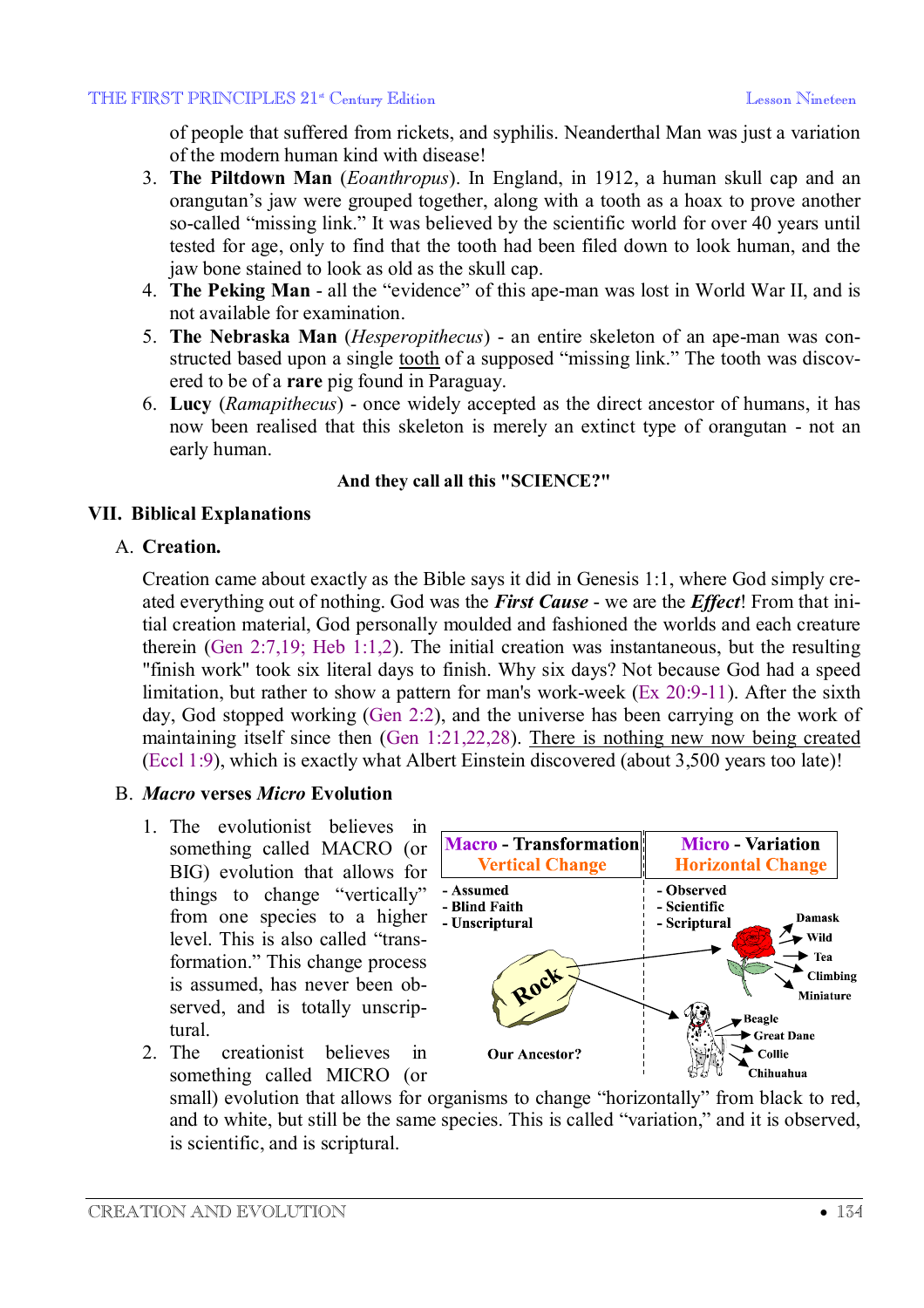# C. **The Dinosaurs.**

- 1. *Their existence*. According to the Bible, Dinosaurs did exist on this earth.
	- a. The first type of dinosaur is referred to as  $(Job$ 40:15-24) and was a land-based animal that would match a *Diplodocus*.
	- b. The other dinosaur is referred to as  $(Job\ 41:1-$ 34). It was a water-based animal. It is probably the basis for all the legends about *dragons*.
	- c. All the bones that "scientists" have unearthed and attached together to represent animals, were alive mainly before Noah's flood (only 4,500 years ago). Remember, all of them became extinct at the same time pointing to a *cataclysmic* event.
- 2. *Their demise*. The cataclysmic event was the \_\_\_\_\_\_ of Genesis chapters 7 9 where water the earth (Gen  $7:19$ ) killing every breathing thing that was not on the ark. At the end of the flood, all the water was drawn into now deeper oceans and the polar regions!
- 3. Most of the dinosaurs that got off the ark were extinct within the next 1,000 years due to the changes that occurred in the earth's atmosphere following the flood (a thinner atmosphere, with no water-canopy above the atmosphere that was present before the flood).
- 4. Another reason for their disappearance is that the dinosaurs were hunted by mankind would *you want* one around your home?

# D. **Calculating The Age of the Universe**

1. *Moon Dust.* Exploration of the moon has provided us with more evidence of the trustworthiness of the Bible, and the flaws in evolutionary thinking. Scientists know that many millions of tons of cosmic dust fall each year on both the earth and the moon. We do not notice it here because of erosion. But

there is almost no erosion on the moon. Thus, the dust piles up continually on the moon's surface. If, as evolutionists believe, the universe is billions of years old, the accumulation of dust there should be great, amounting to many feet in depth. Prior to the first moon landing, most scientists predicted that the loose lunar dust could be between 50 and 100 feet in depth, presenting grave difficulties for the moon craft. When man finally reached the moon, it was discovered that the dust was between 1/4 inch and 3 inches deep. Since there is no method by which the dust could be carried away, the shallowness of it means that it has not been accumulating for long. That, in turn, means that the age of the moon and earth must be measured in thousands of years, not the millions or billions supposedly required for evolution to have taken place.

2. *Half-lives*. This is the study of the present rate of decay of an element. You track how fast something is decaying, and calculate back how long it has been since it was 100 percent. Uranium is constantly breaking down into helium, yet the atmosphere has such a small amount of helium that the earth couldn't be older than a couple of hundred million years old - not 4 and a half billion!



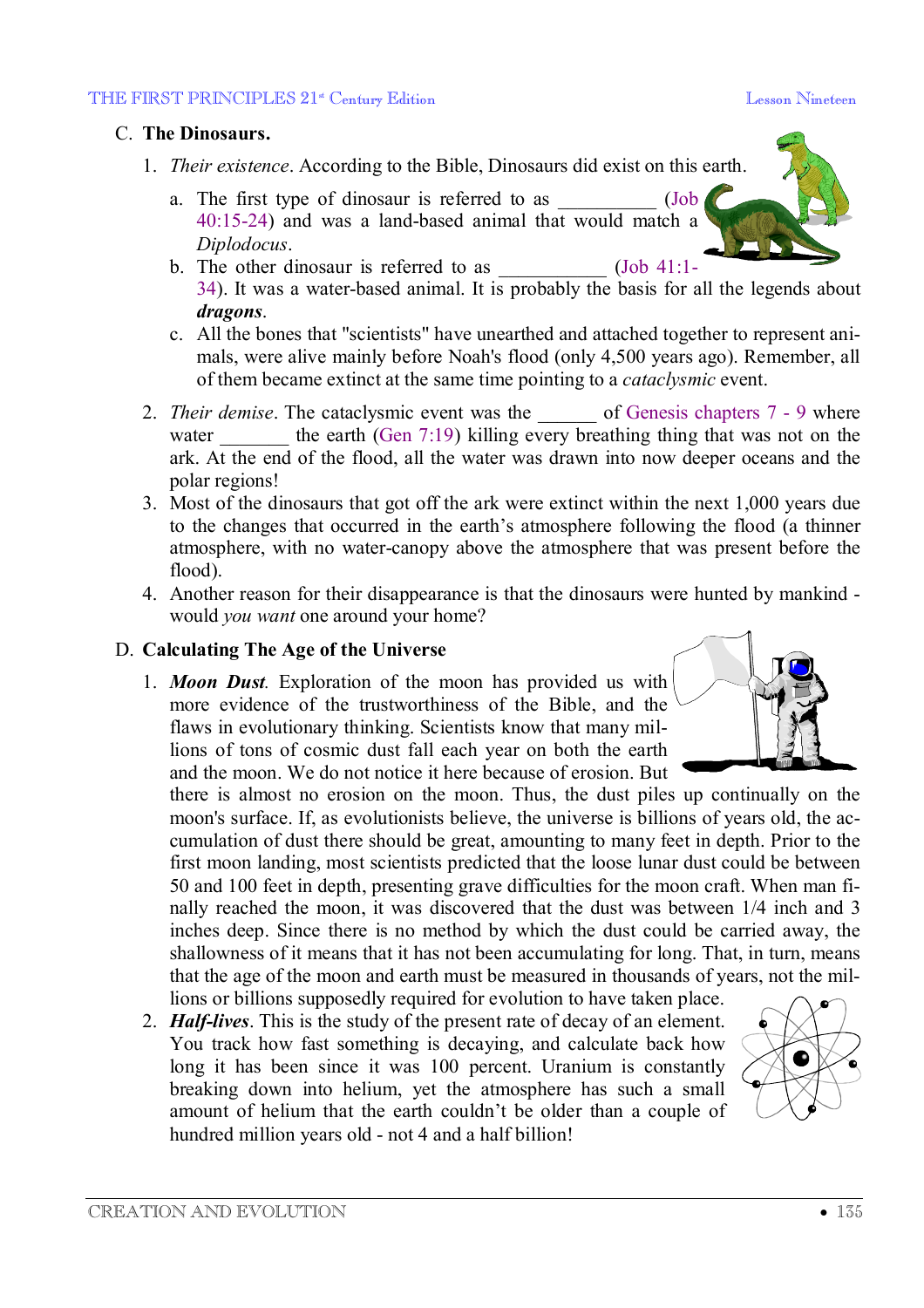- 3. The **earth's magnetic field** is decaying at a rate that only 30,000 years ago, it would have been so strong it would have pulled in the moon!
- 4. The **continents** erode too quickly for them to be billions of years old.
- 5. The **oceans** should be super saturated with salt if billions of years old.
- 6. **Comets** only last 10,000 years they could not be billions of years old!
- 7. **Human Artifacts throughout the Geologic Column.** Man-made artifacts such as a hammer in Cretaceous rock, a human sandal print with a trilobite in Cambrian rock, human footprints and a handprint in Cretaceous rock – point to the fact that all the supposed geologic periods actually occurred at the same time in the recent past.
- 8. The **pressure of oil and natural gas** is so high that it could not have been underground for millions of years - only for several thousand years, or else the pressure would have "leaked out" long before now!
- 9. **Population Statistics.** World population growth rate in recent times is about 2% per year. Normal growth rate throughout human history would be about half that number with wars, disease, famine, etc. wiping out approximately one third of the population on average every 82 years. So, starting with just eight people, and applying these growth rates since the Flood of Noah's day (about 4,500 years ago) would give a total human population at just under six billion people. Yet, an evolutionary view will run into major difficulties, because, if you started with one "couple" just 41,000 years ago, it would give us a total population of  $2 \times 10^{89}$  people! The universe does not have space to hold so many bodies.
- 10.**Design in Living Systems.** A living cell is so awesomely complex that its interdependent components stagger the imagination and defy evolutionary explanations. A minimal cell contains over 60,000 proteins of 100 different configurations. The chance of this assemblage occurring by chance is 1 in 10<sup>4,478,296</sup> (this number is an absolute impossibility).
- 11.**Design in the Human Brain.** The human brain is the most complicated structure in the known universe. It contains over 100 billion cells, each with over 50,000 neuron connections to other brain cells. This structure receives over 100 million separate signals from the total human body every second. If we learned something new every second of our lives, it would take three million years to exhaust the capacity of the human brain. In addition to conscious thought, people can actually reason, anticipate consequences, and devise plans - all without knowing they are doing so.

## E. **Inherent Age**

- 1. When God created man, He created him as an adult or baby? When He created the chicken, He did not create an egg, for it would have required a Hen to protect and hatch it. When God created the earth, He created a fully mature world that *looked* "billions of years old," and yet was only a few seconds old! This universe may look old, but it is only because God created everything *mature* and ready to reproduce themselves, from the simple atomic and genetic levels all the way up to the most complex of galaxies (Gen 1:11,12,21,22)!
- 2. This explains why the universe is so immense, since your starting point is no longer a "*big-bang*" but rather **God**. If the big-bang started everything, then you would have to have hundreds of billions of years to have spread everything out as far as it now is.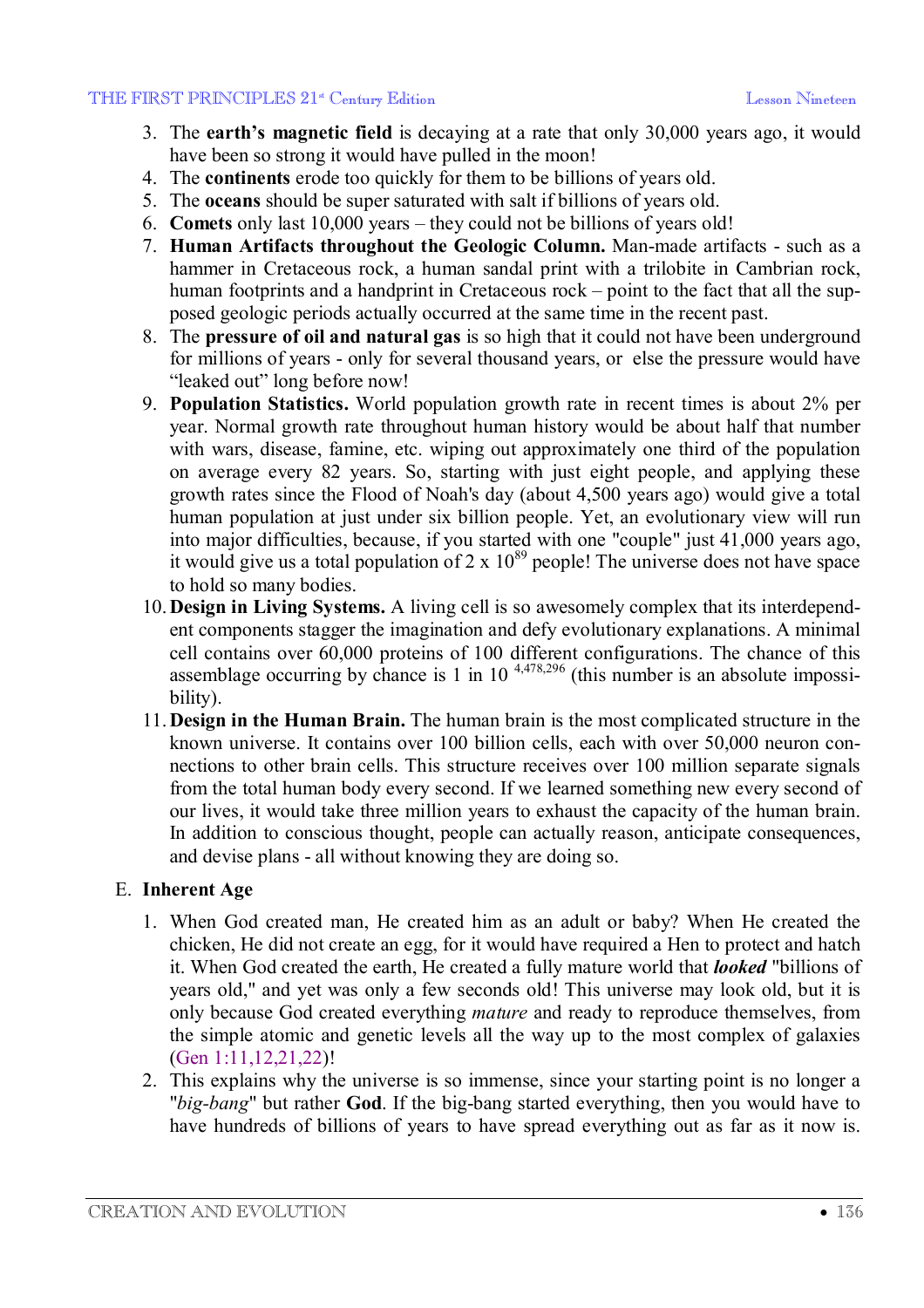With creation, God just simply set everything in its place, demonstrating the immensity of the power of God (Ps 8:1-9)!

F. **The Biblical Record***.* The Bible gives all those names and ages of people from Genesis chapter 5 on for a reason. If you take the time, you can count back from King Solomon (which lived around 1,000 years before Christ's birth, *B.C.*), and see that creation took place around 4,000 years BC! We are living around 2,000 years AD (after His birth), making for a total age of **just 6,000 years**, not 4.5 billion years!

## **VIII.Some Final Conclusions**

## A. **The Fight Against God**

- 1. When you teach Creation, you are attacking the very foundation of the unbeliever. His basis for why he lives the way they do is rooted in their rejection of God. Creation points all men back to accountability to this all powerful Being called God, and convinces them of their sinfulness!
- 2. Romans 1:18-23 states that God's existence is proved by this earth being here, and a person has to corrupt his thinking and ignore a Creator in order to go his own way. Verse 25 says they "*\_\_\_\_\_\_\_\_\_\_*" the truth of God into a lie. For example: notice that Jesus' birthday is changed into a celebration of Santa Claus (a lie), and the resurrection is changed into Easter bunnies (a lie), and so on!

## B. **The Fruits of Evolution**

- 1. No human theory launched upon mankind has made such an impact as Darwin's theory of evolution. It simply *eliminated* all absolute moral values, and man's accountability to God. Evolution accepts man only as an animal, responsible only to himself. It provides the framework for a spiritual *quagmire* - suicide, animalistic murders, perverted sexual behaviour, drugs, divorce, abortion, lying, stealing, rape, child abuse, homosexuality, and a host of other ills that violently affects our world.
- 2. What difference does it make? Well, if God does not exist; if He did not create us, then man is truly no more than an animal. There will be no day of judgment. There is no life after death. There are no absolute moral values - no rights and wrongs. If Darwin's "*survival of the fittest*" is true, then we have no moral restraint to prevent the adoption of Adolph Hitler's philosophy of eliminating "sub-human" races and undesirable people. According to evolution, "undesirable" racial or ethnic groups, old people, crippled people, mentally retarded people, unwanted babies in mothers' wombs, the poorly educated, the weak and sick, and any other undesirable being should be eliminated because they can only be viewed as a burden to society. They use resources that could give the more "highly evolved" among us more pleasure.
- 3. There is however a sure solution for these problems a return to the solid foundation of the Bible (and its morality), and faith in the Lord Jesus Christ. Apart from this solution, there is no hope for this world. *Certainly evolution offers none.*

## C. **The Fruit of Scientific Creationism**

1. *All people are of immense value to God.* "*For God so loved the world, that he gave his only begotten Son, that whosoever believeth in him should not perish, but have everlasting life.*" John 3:16